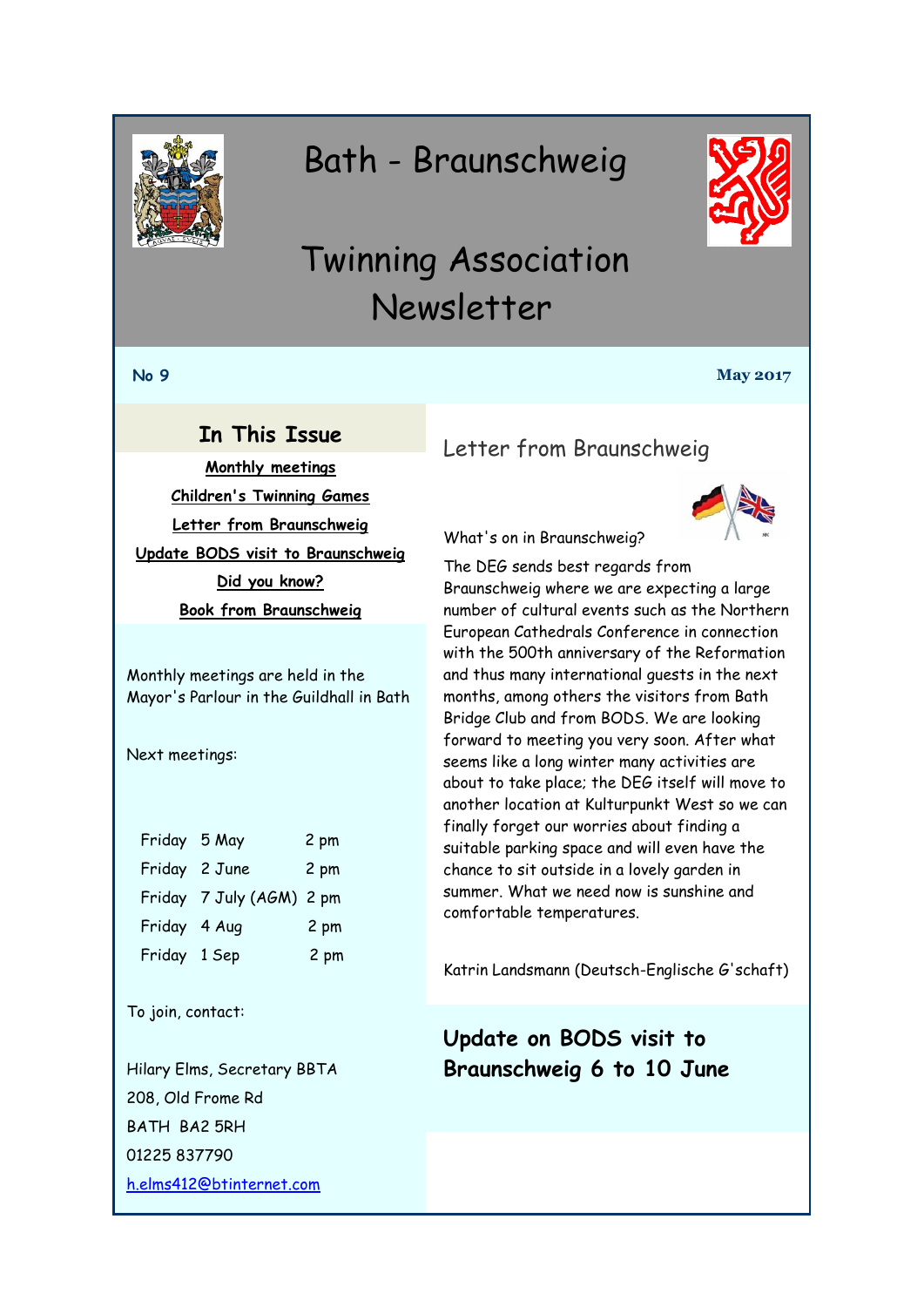#### <span id="page-1-0"></span>Quick Links

[www.bath](http://www.bath-braunschweigtwinningassociation.co.uk/)[braunschweigtwinningassociation.co.uk](http://www.bath-braunschweigtwinningassociation.co.uk/)

[www.deg-bs.de](http://www.deg-bs.de/)

[www.bath-alkmaar-eu](http://r20.rs6.net/tn.jsp?f=001w-wah5piA9Nu3EQe2j3i5UIVsyr7jrAIstkoPI17wbroeEto1z3zbMrqM-uOmiJVOrCGmBG3Myg8m-zsUB3M3ivukza5ciw3DwV_dmu3YLN0NcTZ7OmY_hUTqB5FPJOZcj6hHQBStPwXdtX5iUhKwTXI0U5WRZEeznaEdvfjnUU=&c=pEBlXcdLerCTRq13lJTntwZK22ZgEmy0pJhxpnXqb3IEPy4s-S7Iqg==&ch=gvL9JQtITWMZzceOYZR2pFtxiK12rK0rzroCEcume6XkMhVCbNm25A==)

[www.bath-kaposvar.org](http://r20.rs6.net/tn.jsp?f=001w-wah5piA9Nu3EQe2j3i5UIVsyr7jrAIstkoPI17wbroeEto1z3zbMrqM-uOmiJVM-fx6qcZ7duzS8Wtn5Op-p3q0Y3fiy6kR65JG20N3CQHHN0P_FmDN_hfnnSABe2GUZvnnIgM6vRTeKd6WQ-P8oTvUdCEfZZD94vitEDR11cwMOmv4iR03w==&c=pEBlXcdLerCTRq13lJTntwZK22ZgEmy0pJhxpnXqb3IEPy4s-S7Iqg==&ch=gvL9JQtITWMZzceOYZR2pFtxiK12rK0rzroCEcume6XkMhVCbNm25A==)

[www.mayorofbath.co.uk](http://www.mayorofbath.co.uk/)

**Children's twinning games event Summer 2018**

Plans are underway for this event which will probably take place over 7 days next July at Bath University. Children aged 13 to 15 from all 4 twin cities would be participating. Sports could include swimming, athletics, 6 a side football and rounders.

Further details in the next Newsletter.

**Braunschweiger Zeitung's Erwin Klein**



At present 8 or 9 BODS members will be participating, travelling by air and staying in low cost flats in Braunschweig. They will be part of the secular or friendship visit which coincides with but is not part of the North European Cathedrals Conference. There will be visitors from Nimes, Braunschweig's French twin city. There will be one or more excursions e.g. by steam trains in the Harz Mountains.

Anyone from Bath is most welcome to come. There is still some cheap accommodation available.

Please contact Paul KAVANAGH [pkavanagh@t-online.de](mailto:pkavanagh@t-online.de)

#### <span id="page-1-1"></span>*Did you know?*



#### **The Hanseatic League or Hansa**

was a medieval trading association of merchants in northern Europe which some historians have likened to an early common market. At its height in the 16th century there were over 170 Hansa towns in northern Germany, the Baltic and the North Sea from London in the West to Novgorod in the East and as far South as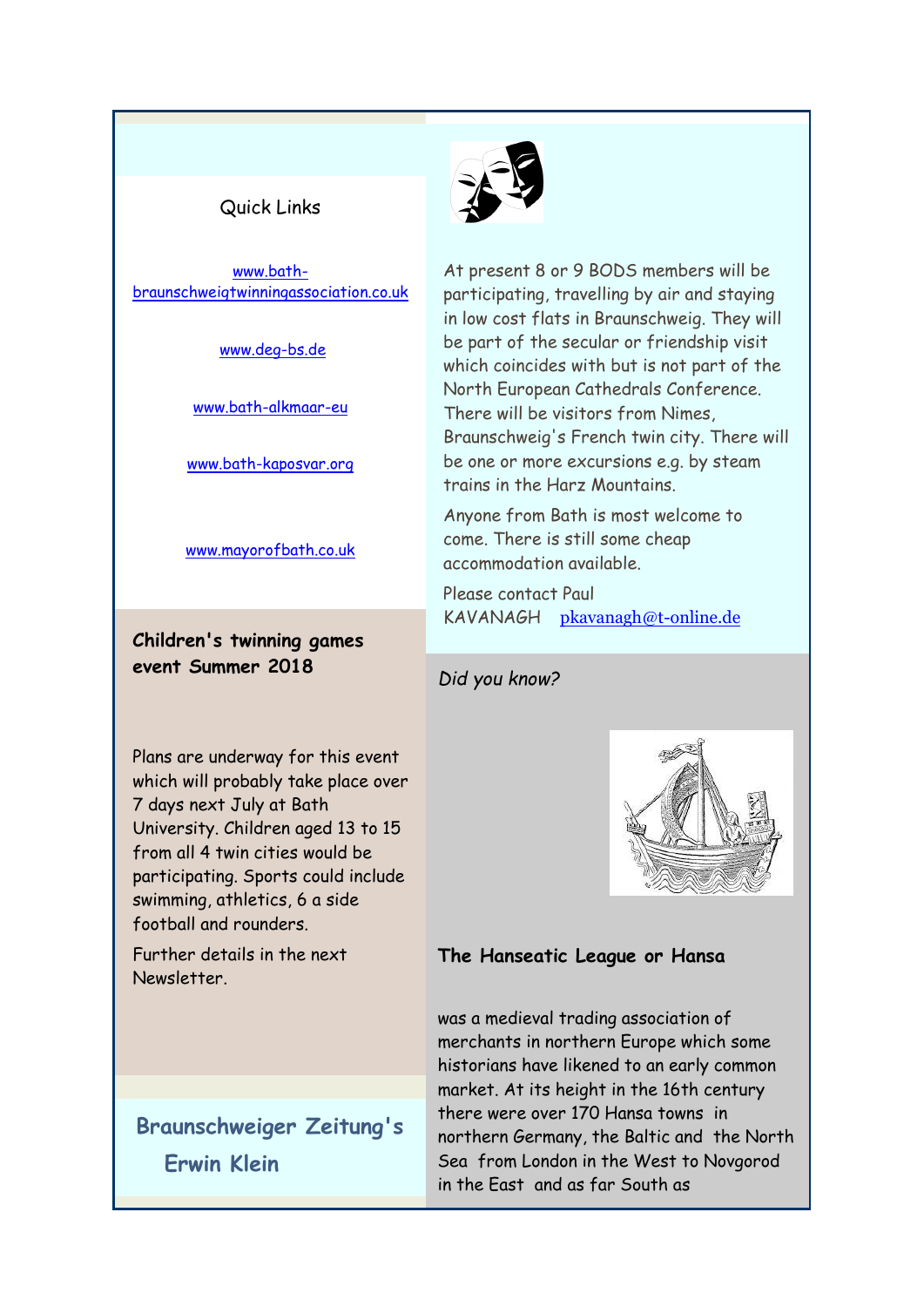<span id="page-2-0"></span>

left Braunschweig on his Honda Transalp 650 motorcycle on 12 May for a 3000 Km 4 week "Brexit-Tour" of the the 8 British towns that are twinned with towns in Lower Saxony: Chard, Taunton, Bath, Swindon, Windsor, Luton, Heywood and Dumfries. In the aftermath of Brexit and with a general election looming he hopes to talk to as many people as possible to gauge the mood of the country.

Erwin was in Bath 22 to 24 May and met Bath's Mayor, Councillor Paul Crossley and several members of the BBTA. He was most impressed by the enthusiastic support of Councillor Paul Crossley in this weekend's decisive match between Braunschweig and Wolfsburg

**Bristol Meeting**



On 12th May Bryan Chalker, Chairman of Bath-Braunschweig Twinning Association, and Judy Spencer attended a conference on "Challenge and Opportunity in Furthering British-German Understanding" in Bristol's splendid City Hall.

Braunschweig. In fact some historians trace the origins of the Hansa to the rebuilding of Lubeck by Henry the Lion in the 12th century. The Hansa legacy is evident today in the name of the national airline Lufthansa and the car number plates of several North German cities which start with the letter H (e.g.HB... for Hansestadt Bremen)

# Individual Exchange visits:

are you interested in visiting Braunschweig? perhaps staying with a family in Braunschweig? and maybe inviting them to stay with you in Bath?

Contact Barbara Heck at the DEG (see link)

# **Stammtisch**



If you would like to practise your German in a friendly informal atmosphere over 'Kaffee und Kuchen' come to the Stammtisch - every Wednesday throughout the year between midday and 1:00pm, in the upstairs room at Cafe Retro, 18 York Street, Bath (by Bog Island).